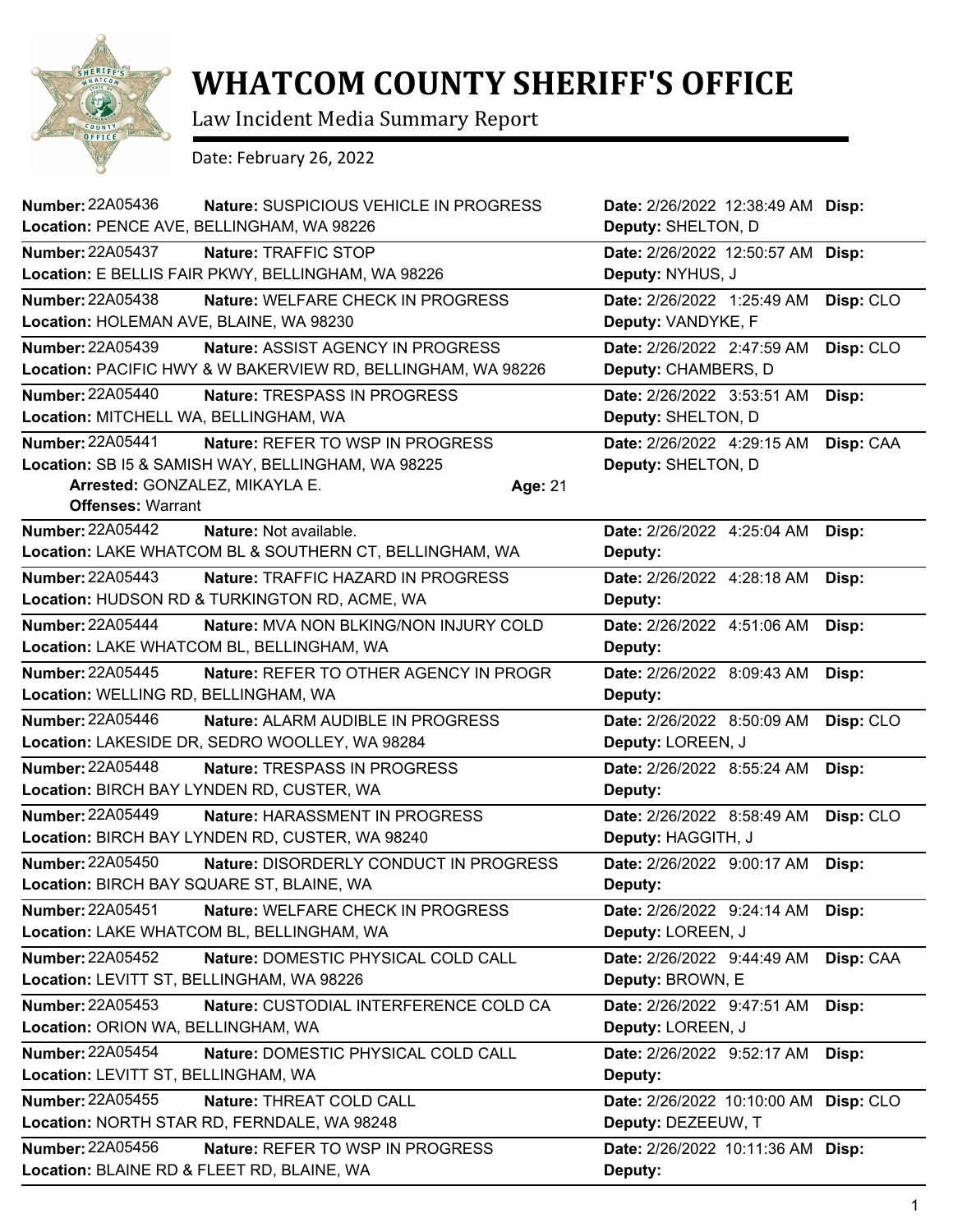| Number: 22A05457<br>Nature: ASSIST CITIZEN IN PROGRESS              | Date: 2/26/2022 10:13:33 AM Disp:     |
|---------------------------------------------------------------------|---------------------------------------|
| Location: VALLEY HW, DEMING, WA                                     | Deputy: LOREEN, J                     |
| <b>Number: 22A05458</b><br>Nature: LANDLORD TENANT DISPUTE COLD C   | Date: 2/26/2022 10:47:25 AM Disp: CLO |
| Location: BOONE RD, BLAINE, WA 98230                                | Deputy: HAGGITH, J                    |
| Number: 22A05459<br>Nature: SEX OFFENDER REGISTRATION               | Date: 2/26/2022 11:00:44 AM Disp: CLO |
| Location: KING VALLEY DR, MAPLE FALLS, WA 98266                     | Deputy: LOREEN, J                     |
| <b>Number: 22A05460</b><br>Nature: SEX OFFENDER REGISTRATION        | Date: 2/26/2022 11:02:24 AM Disp:     |
| Location: GOLD RUN DR, MAPLE FALLS, WA                              | Deputy: LOREEN, J                     |
| Number: 22A05461<br>Nature: SEX OFFENDER REGISTRATION               | Date: 2/26/2022 11:11:32 AM Disp:     |
| Location: WINCHESTER WA, MAPLE FALLS, WA                            | Deputy: LOREEN, J                     |
| Number: 22A05462<br>Nature: SEX OFFENDER REGISTRATION               | Date: 2/26/2022 11:14:34 AM Disp:     |
| Location: DEEP VALLEY DR, MAPLE FALLS, WA                           | Deputy: LOREEN, J                     |
| <b>Number: 22A05463</b><br><b>Nature: SEX OFFENDER REGISTRATION</b> | Date: 2/26/2022 11:17:39 AM Disp:     |
| Location: DEEP VALLEY DR, MAPLE FALLS, WA                           | Deputy: LOREEN, J                     |
| <b>Number: 22A05464</b><br>Nature: SEX OFFENDER REGISTRATION        | Date: 2/26/2022 11:19:06 AM Disp: CLO |
| Location: RED VALLEY CT, MAPLE FALLS, WA 98266                      | Deputy: LOREEN, J                     |
| <b>Number: 22A05465</b><br><b>Nature: SEX OFFENDER REGISTRATION</b> | Date: 2/26/2022 11:27:34 AM Disp:     |
| Location: FLAIR VALLEY DR, MAPLE FALLS, WA                          | Deputy: LOREEN, J                     |
| Number: 22A05466<br>Nature: SEX OFFENDER REGISTRATION               | Date: 2/26/2022 11:32:30 AM Disp:     |
| Location:                                                           | Deputy: LOREEN, J                     |
| Number: 22A05467<br>Nature: SEX OFFENDER REGISTRATION               | Date: 2/26/2022 11:33:39 AM Disp:     |
| Location:                                                           | Deputy: LOREEN, J                     |
| Number: 22A05468<br><b>Nature: SEX OFFENDER REGISTRATION</b>        | Date: 2/26/2022 11:33:49 AM Disp:     |
| Location: GOLDEN VALLEY BL, MAPLE FALLS, WA                         | Deputy: LOREEN, J                     |
| Number: 22A05469<br>Nature: SEX OFFENDER REGISTRATION               | Date: 2/26/2022 11:38:10 AM Disp:     |
| Location: GOLDEN VALLEY BL, MAPLE FALLS, WA                         | Deputy: LOREEN, J                     |
| <b>Number: 22A05470</b><br><b>Nature: SEX OFFENDER REGISTRATION</b> | Date: 2/26/2022 11:40:07 AM Disp:     |
| Location: GOLDEN VALLEY DR, MAPLE FALLS, WA                         | Deputy: LOREEN, J                     |
| Number: 22A05471<br>Nature: SEX OFFENDER REGISTRATION               | Date: 2/26/2022 11:44:45 AM Disp:     |
| Location: GOLDEN VALLEY DR, MAPLE FALLS, WA                         | Deputy: LOREEN, J                     |
| <b>Number: 22A05472</b><br>Nature: SEX OFFENDER REGISTRATION        | Date: 2/26/2022 11:46:41 AM Disp:     |
| Location: GOLDEN VALLEY DR, MAPLE FALLS, WA                         | Deputy: LOREEN, J                     |
| <b>Number: 22A05473</b><br>Nature: SEX OFFENDER REGISTRATION        | Date: 2/26/2022 11:51:02 AM Disp:     |
| Location: GOLDEN VALLEY DR, MAPLE FALLS, WA                         | Deputy: LOREEN, J                     |
| <b>Number: 22A05474</b><br><b>Nature: SEX OFFENDER REGISTRATION</b> | Date: 2/26/2022 11:57:02 AM Disp:     |
| Location: CEDAR LN, MAPLE FALLS, WA                                 | Deputy: LOREEN, J                     |
| <b>Number: 22A05475</b><br>Nature: BURGLARY COLD CALL               | Date: 2/26/2022 11:56:38 AM Disp:     |
| Location: DOLPHIN WA, MAPLE FALLS, WA                               | Deputy: LOREEN, J                     |
| <b>Number: 22A05476</b><br>Nature: SEX OFFENDER REGISTRATION        | Date: 2/26/2022 11:59:48 AM Disp:     |
| Location: AZURE WA, MAPLE FALLS, WA                                 | Deputy: LOREEN, J                     |
| <b>Number: 22A05477</b><br><b>Nature: SEX OFFENDER REGISTRATION</b> | Date: 2/26/2022 12:02:18 PM Disp:     |
| Location: ASPEN CT, MAPLE FALLS, WA                                 | Deputy: LOREEN, J                     |
| <b>Number: 22A05478</b><br>Nature: FOLLOW UP                        | Date: 2/26/2022 12:07:52 PM Disp:     |
| Location: AGATE HEIGHTS RD, BELLINGHAM, WA                          | Deputy: BROWN, E                      |
| <b>Number: 22A05479</b><br>Nature: WELFARE CHECK IN PROGRESS        | Date: 2/26/2022 12:09:29 PM Disp:     |
| Location: E WISER LAKE RD, LYNDEN, WA                               | Deputy:                               |
| <b>Number: 22A05480</b><br>Nature: SEX OFFENDER REGISTRATION        |                                       |
|                                                                     | Date: 2/26/2022 12:18:10 PM Disp:     |
| Location: DOLPHIN WA, MAPLE FALLS, WA                               | Deputy: LOREEN, J                     |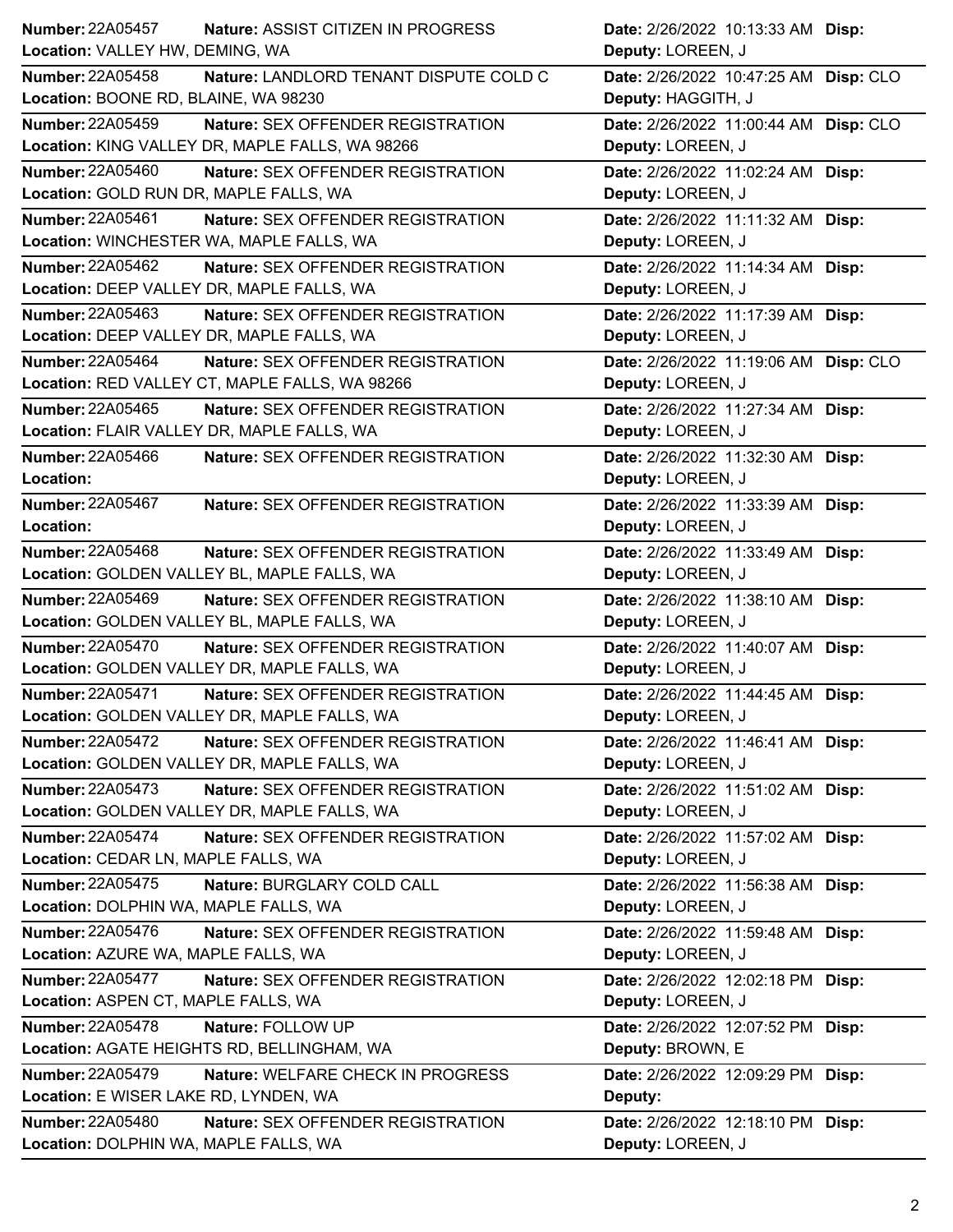| <b>Number: 22A05481</b>                  | <b>Nature: SEX OFFENDER REGISTRATION</b>                 | Date: 2/26/2022 12:24:49 PM Disp: CLO |           |
|------------------------------------------|----------------------------------------------------------|---------------------------------------|-----------|
| Location: OAK CT, MAPLE FALLS, WA 98266  |                                                          | Deputy: LOREEN, J                     |           |
| <b>Number: 22A05482</b>                  | Nature: SUSPICIOUS VEHICLE IN PROGRESS                   | Date: 2/26/2022 12:24:35 PM Disp: CLO |           |
|                                          | Location: MT BAKER HWY, EVERSON, WA 98247                | Deputy: LOREEN, J                     |           |
| Number: 22A05483                         | Nature: SEX OFFENDER REGISTRATION                        | Date: 2/26/2022 12:27:39 PM Disp: CLO |           |
|                                          | Location: SHAMROCK RD, MAPLE FALLS, WA 98266             | Deputy: LOREEN, J                     |           |
| <b>Number: 22A05484</b>                  | Nature: TRESPASS IN PROGRESS                             | Date: 2/26/2022 12:41:21 PM Disp:     |           |
|                                          | Location: DORAN RD & BOWMAN RD, ACME, WA                 | Deputy: BROWN, E                      |           |
| <b>Number: 22A05485</b>                  | Nature: VEHICLE PROWL IN PROGRESS                        | Date: 2/26/2022 8:19:00 AM            | Disp: CLO |
|                                          | Location: LOCUST RD, BELLINGHAM, WA 98225                | Deputy: BOYD, M                       |           |
| Number: 22A05486                         | Nature: ALARM AUDIBLE IN PROGRESS                        | Date: 2/26/2022 1:06:29 PM            | Disp: CLO |
| Location: BIRCH BAY DR, BLAINE, WA 98230 |                                                          | Deputy: HAGGITH, J                    |           |
| Number: 22A05487                         | Nature: MVA NON BLKING/NON INJURY IN P                   | Date: 2/26/2022 1:18:41 PM            | Disp: INF |
|                                          | Location: MT BAKER HWY, EVERSON, WA 98247                | Deputy: LOREEN, J                     |           |
| <b>Number: 22A05488</b>                  | Nature: TRESPASS IN PROGRESS                             | Date: 2/26/2022 1:19:57 PM            | Disp: CLO |
| Location: OWENS CT, BELLINGHAM, WA 98225 |                                                          | Deputy: DEZEEUW, T                    |           |
| <b>Number: 22A05489</b>                  | Nature: ASSIST CITIZEN IN PROGRESS                       | Date: 2/26/2022 1:22:49 PM            | Disp: CLO |
|                                          | Location: NORTHWEST DR, FERNDALE, WA 98248               | Deputy: DEZEEUW, T                    |           |
| Number: 22A05491                         | Nature: SUICIDAL SUBJECT IN PROGRESS                     | Date: 2/26/2022 2:14:08 PM            | Disp: CLO |
|                                          | Location: SANDERS CT, POINT ROBERTS, WA 98281            | Deputy: DEZEEUW, T                    |           |
| Number: 22A05492                         | Nature: HIT AND RUN COLD CALL                            | Date: 2/26/2022 2:15:29 PM            | Disp:     |
|                                          | Location: E BOUNDARY RD & NORTHWOOD RD, LYNDEN, WA       | Deputy: ROFF, S                       |           |
| Number: 22A05493                         | Nature: VANDALISM COLD CALL                              | Date: 2/26/2022 2:16:19 PM            | Disp: CLO |
| Location: ALDERSON RD, BLAINE, WA 98230  |                                                          | Deputy: HAGGITH, J                    |           |
| <b>Number: 22A05494</b>                  | Nature: HARASSMENT COLD CALL                             | Date: 2/26/2022 2:23:36 PM            | Disp: CLO |
| Location: BIRCH BAY DR, BLAINE, WA 98230 |                                                          | Deputy: HAGGITH, J                    |           |
| <b>Number: 22A05495</b>                  | Nature: JUVENILE PROBLEM IN PROGRESS                     | Date: 2/26/2022 2:26:00 PM            | Disp:     |
| Location: YEW STREET RD, BELLINGHAM, WA  |                                                          | Deputy: HEYSTEK, L                    |           |
| <b>Number: 22A05496</b>                  | Nature: HAZARD IN PROGRESS                               | Date: 2/26/2022 2:26:03 PM            | Disp:     |
|                                          | Location: E SMITH RD & EVERSON GOSHEN RD, BELLINGHAM, WA | Deputy: JAMES, J                      |           |
| <b>Number: 22A05497</b>                  | Nature: FOLLOW UP                                        | Date: 2/26/2022 2:28:05 PM            | Disp:     |
| Location: MT BAKER HW, EVERSON, WA       |                                                          | Deputy: LOREEN, J                     |           |
| <b>Number: 22A05498</b>                  | Nature: HAZARD IN PROGRESS                               | Date: 2/26/2022 2:42:14 PM            | Disp:     |
|                                          | Location: BENNETT DR & ALDERWOOD AV, BELLINGHAM, WA      | Deputy:                               |           |
| Number: 22A05499                         | Nature: Not available.                                   | Date: 2/26/2022 2:47:34 PM            | Disp:     |
| Location: MT BAKER HW, DEMING, WA        |                                                          | Deputy:                               |           |
| <b>Number: 22A05500</b>                  | Nature: DUI IN PROGRESS                                  | Date: 2/26/2022 2:48:50 PM            | Disp:     |
| Location: MT BAKER HW, EVERSON, WA       |                                                          | Deputy:                               |           |
| Number: 22A05501                         | Nature: WELFARE CHECK IN PROGRESS                        | Date: 2/26/2022 2:49:40 PM            | Disp:     |
| Location: WICKLOW PL, POINT ROBERTS, WA  |                                                          | Deputy:                               |           |
| <b>Number: 22A05503</b>                  | Nature: MVA NON BLKING/NON INJURY IN P                   | Date: 2/26/2022 3:12:49 PM            | Disp:     |
| Location: MT BAKER HW, DEMING, WA        |                                                          | Deputy: JAMES, J                      |           |
| Number: 22A05504                         | Nature: TRAFFIC HAZARD IN PROGRESS                       | Date: 2/26/2022 3:40:46 PM            | Disp:     |
|                                          | Location: E SMITH RD & HANNEGAN RD, BELLINGHAM, WA       | Deputy: SMITH, A                      |           |
| <b>Number: 22A05505</b>                  | <b>Nature: MENTAL IN PROGRESS</b>                        | Date: 2/26/2022 3:43:07 PM            | Disp:     |
| Location: E ALDER DR, SEDRO WOOLLEY, WA  |                                                          | Deputy: HEYSTEK, L                    |           |